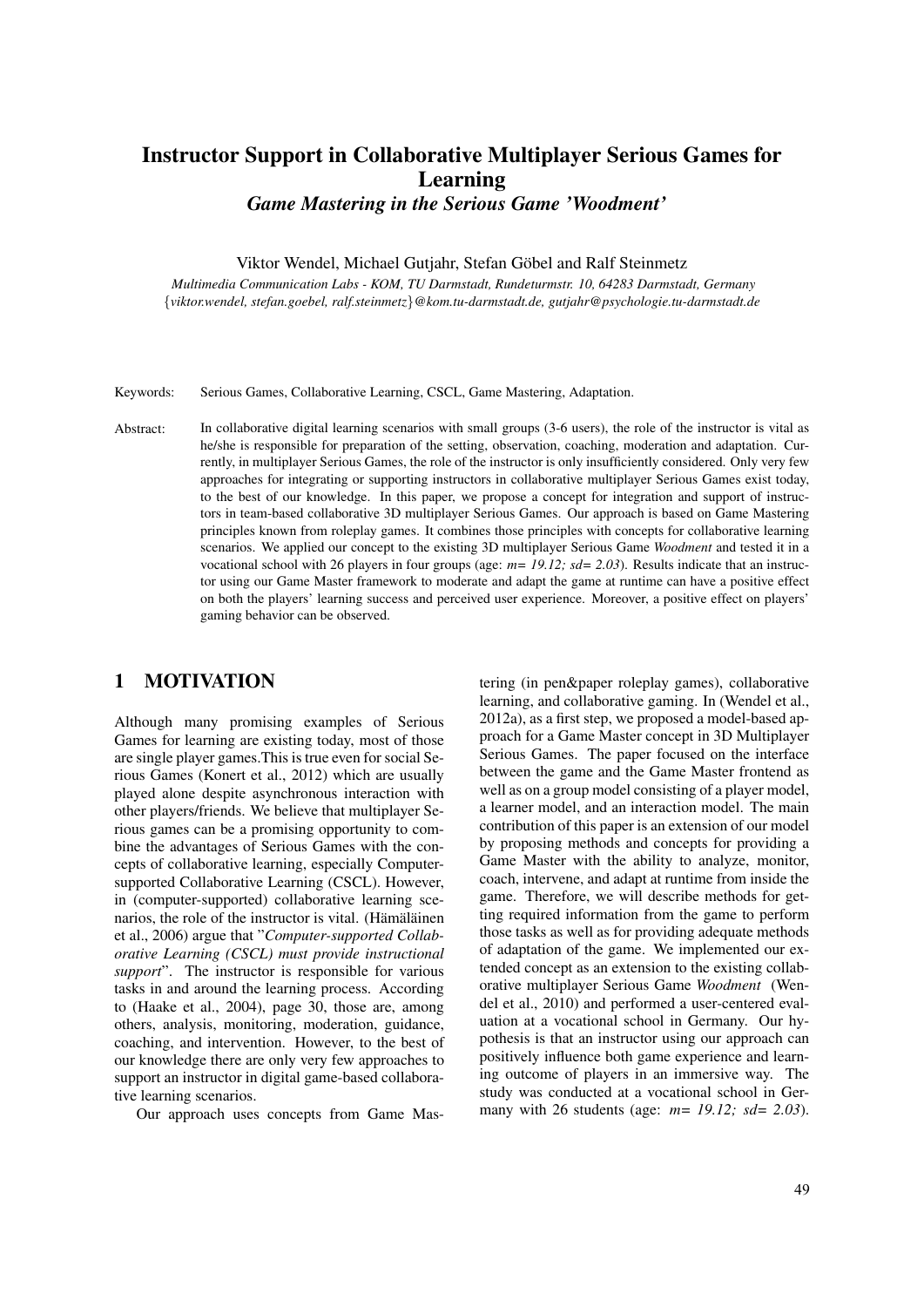Results show that an instructor using our Game Master frontend to moderate and adapt the gaming process at runtime can have a positive effect on both the learning success and the perceived user experience of the players. Moreover, different effects on the gaming behavior of players can be observed like a more focused play style and a more coordinated teamwork.

## 2 RELATED WORK

The concept of Computer-supported Collaborative learning (CSCL) is being used in various learning scenarios ranging from learning at school, university learning, to training scenarios in corporate environment (Shell et al., 2005), (Stahl et al., 2006), (Onrubia and Engel, 2009), and (Larusson and Alterman, 2009). As stated by (Kearsley, 2000) or (Chiriac and Granström, 2012), the instructor's role is vital in collaborative learning scenarios. Instructors have various important tasks during collaborative learning sessions. (Mutwarasibo, 2013) states that "*the instructor's role in student group work is that of a guide or facilitator*". A more detailed description of instructor tasks in collaborative learning scenarios, especially in CSCL scenarios is given in (Haake et al., 2004), page 30. There, the tasks of an instructor are described as: analysis, monitoring, moderation, guidance, coaching, and intervention.

Grand challenges of multiplayer Serious Games research are: multiplayer Serious Game design, interaction and communication on game-based collaborative learning scenarios, and the role of the instructor as well as instructor support. (Hämäläinen et al., 2006) describe a concept for designing collaboration in a 3D virtual game environment. The role of the instructor concerning real-time orchestration in a 3D game is discussed in (Hämäläinen and Oksanen, 2012). Design guidelines for incorporation of features of collaborative learning in video games are presented by (Zea et al., 2009). (Wendel et al., 2010) describe the design of a collaborative multiplayer Serious Game for collaborative learning. The work presented here is based on this game.

The concept of Game Mastering as it will be used in this paper, is derived from pen&paper roleplay games. In such games, the Game Master (GM) is responsible for telling a suspenseful and interesting story to a group of players which are active parts in that story. Thus, they are able to actively influence that story, oftentimes against the GM's plan. The GM's task is to keep the story meaningful while at the same time allowing a maximum of freedom for the players without giving them the feeling that their

actions are futile. Thus, it is the GM's task to unite those goals (well considered story vs. player freedom). This problem is often referred to as the Narrative Paradox (Louchart and Aylett, 2003). Therefore, the GM needs to be able to observe the game in the context of the whole story and be able to adapt his/her plan ad-hoc according to the needs and preferences of the players. These requirements are similar to those of an instructor in a (game-based) collaborative learning scenario. First concepts to formalize the work of a Game Master in order to transfer the Game Master concept to digital games have been proposed by (Tychsen et al., 2005) and (Tychsen, 2008).

Various concepts for modeling player behavior and preferences have been proposed up to today. The most prominent player model is Bartle's model for roleplay types (Bartle, 1996). A more generic model has been proposed by (Houlette, 2004). A comprehensive overview over player models is provided in (Smith et al., 2011). They provide a taxonomy of player modeling. In terms of learner modeling, the concept of (Kolb and Kolb, 2005) is one of the most prominent concepts. However, for the scope of this work, we focus on modeling the learning progress of learners. Therefore, we need to model what a player/learner has already learned. It is also desirable to be able to make suggestions for the next learning unit based on already learned content. Therefore, a hierarchical approach to modeling learner skills seems suitable like proposed by (Korossy, 1999).

## 3 OUR APPROACH

The approach presented in this paper is based on our concept for Game Mastering as described in (Wendel et al., 2012a). There we propose a componentbased model for describing a 3D multiplayer Serious Game. Our concept defines a 'group model' to model players/learners. The group model is composed of a player model, a learner model, and an interaction model. In this paper, we want to extend that model about a client sided interface declaring how information from a game can be extracted to be presented to an instructor in a useful manner. Furthermore, the extended model defines an interface for accessing relevant game entities in order to be able to adapt the game at runtime.

### 3.1 Architecture

The architecture of our framework (see Figure 1) contains two main elements: One is the 3D game itself, the other one is the Game Master frontend. Via the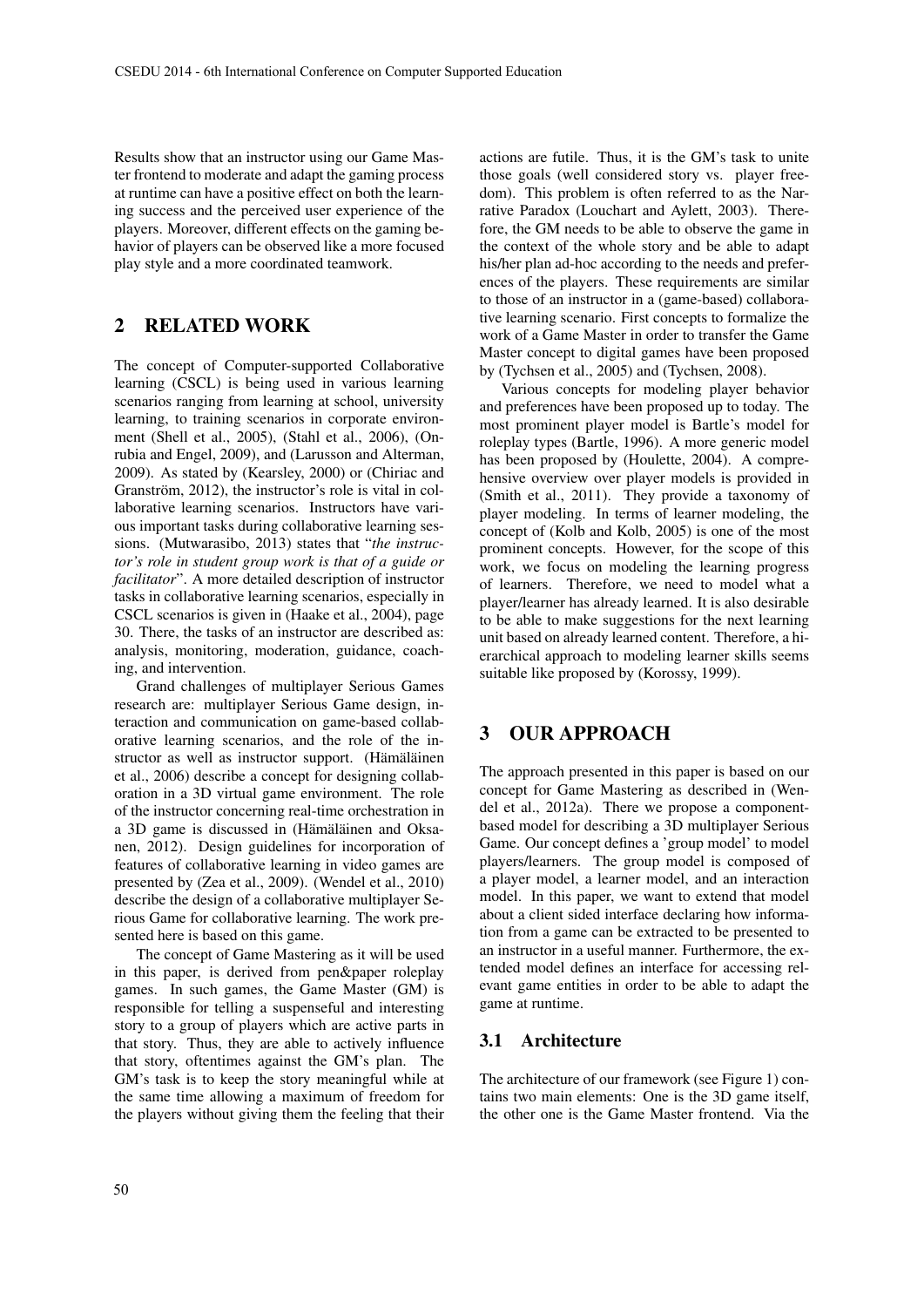Instructor Support in Collaborative Multiplayer Serious Games for Learning - Game Mastering in the Serious Game 'Woodment'



Figure 1: GM Framework Architecture

defined interface (between game and frontend), the Game Master frontend can access relevant data from the game and on the other hand adapt game rules or entities. The Game Master can use the GM frontend to receive necessary information and to influence the game according to his/her professional knowledge in order to optimize learning success, gaming experience, and collaboration. The interface is split into four sub-components: *Entities Compound*, *Group Model*, *Information Model*, and *Adaptation Model*. The components will be explained in more detail below.

#### 3.2 Entities Compound

The *Entities Compound* defines all relevant game entities. According to (Wendel et al., 2012a), 3rd person 3D games consist of three main parts: Game World, Players, and Interaction. The *Entities Compound* describes the former two of those. It defines all relevant game entities. Relevant entities are all those game entities which's state influences the state of the game. Those are of course the player entities. Additionally, all 3D assets which have a purpose beyond setting the scene, i.e. background images, static 3D objects, and terrain. Generally, those are all game entities a player can interact with in any way. It is task of the game designer to define which game entities are relevant and which ones have only a decoration purpose. A game entity exists of a description, describing the function of the entity in the game, and a list of parameters. For each parameter the game designer needs to define if it is only informational or if it can be changed. Additionally, a parameter description needs to be provided, explaining the parameter's function for the entity.

#### 3.3 Group Model

The *Group Model* contains the state of the group of learners. It is described in detail in (Wendel et al., 2012a). It provides information about player behavior and preferences in play style (player model). Furthermore, it describes the learning progress for each player. Finally, it contains information about interaction and communication between players.

The *Player Model* describes preferences in gaming behavior for a player, e.g. if a player prefers action, socializing with other players, or wants to experience every aspect of a game, i.e. find every hidden piece of it. The most common and best fit player model for those RPG-similar 3D multiplayer games is the player model of Bartle (Bartle, 1996). It classifies players along two axes (players - world, acting - interacting) resulting in the four stereotypical player types: killer (player, acting), achiever (world, acting), socializer (player, interacting), and explorer (world, interacting). Again, the game designer(s) need to specify which action and decision a player can take during the game relates to which player type. In our model, this is done by assigning player model modification values to relevant player actions.

The purpose of the *Learner Model* is to give the instructor a structured insight into the learning progress of players. Following the hierarchical model of Korossy (Korossy, 1999), the game designers/subject matter experts define a set of skill which will should be learned throughout the game. Those are ordered in a hierarchical structure indicating dependencies between skills. A skill depends on another skill if that other skill should be learned before this skill is looked at.

The *Interaction Model* is meant to provide the instructor with information about interaction between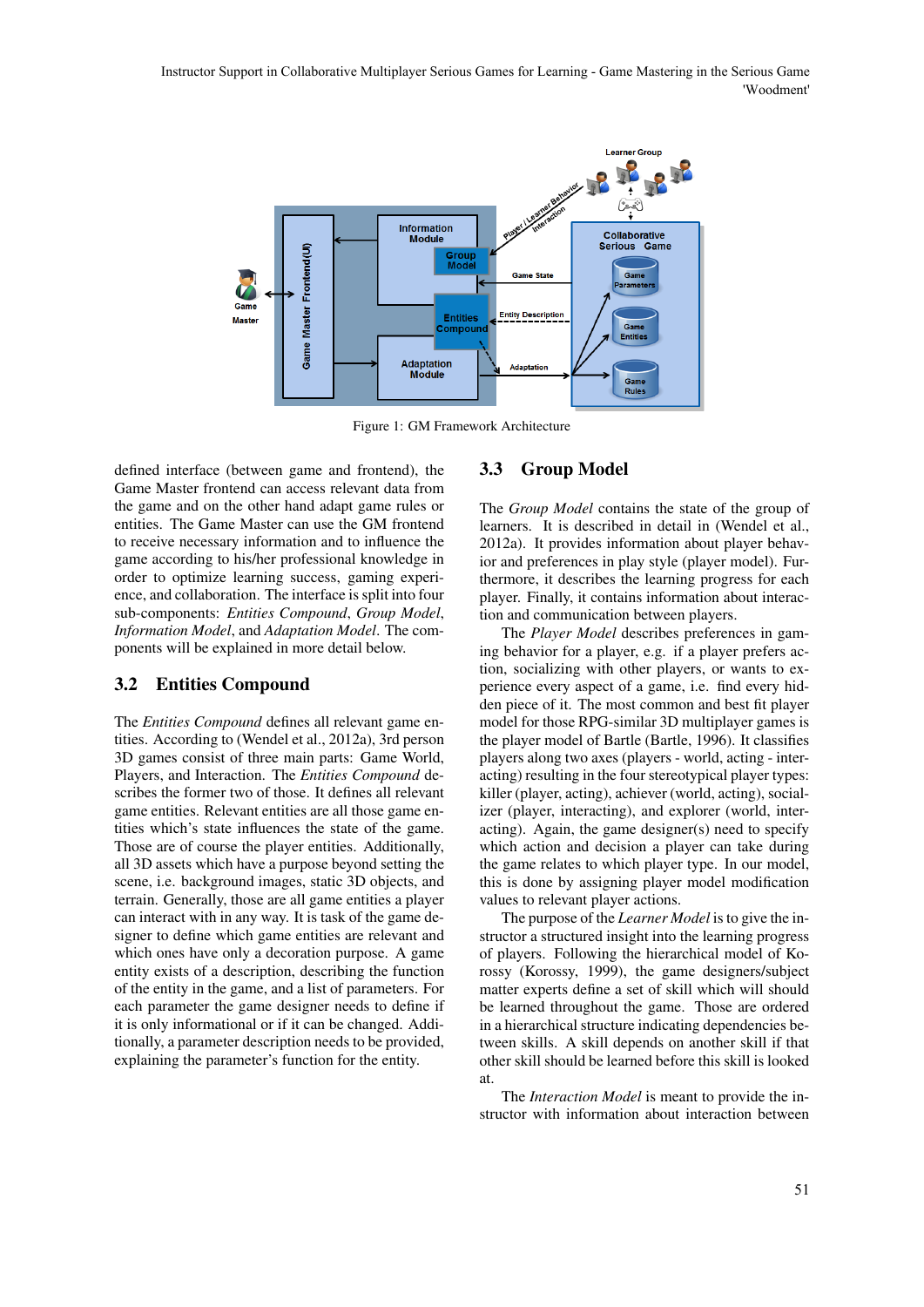players. This contains any means of communication. Usually, this includes a chat protocol. A more detailed look into communication between players contains statistics about the frequency of communications between players. Apart from communication, interactions are taken into account. Therefore, the game designer needs to define which actions in a game taken by a player are an interaction with another player. This is similar to the actions defined for the player model.

### 3.4 Information Module

Apart from collected data like the group model, it is useful for the instructor to be able to directly observe the gaming progress (Haake et al., 2004) in order to be able to extract information about the collaborative learning process. Moreover, it might be useful for recognition of problems players might have at certain points in the game. Therefore, it seems useful for the GM to be able to move freely in the game world, i.e. have a free camera perspective. Moreover, in order to be able to spectate what all players are doing at a certain point of time when players are split up, it is useful to provide a split-screen camera. Apart from this, the GM should be provided with the information of the group model. Finally, general game parameters as well as information about the state of game entities should be displayed.

#### 3.5 Adaptation Module

The *Adaptation Module* is the part where the instructor can influence the game by *adapting game parameters*, *adapting parameters of an entity*, and *adapting a game rule*.

Therefore, it needs access to the basic game parameters as well as to the game entities. Thus, it is connected to the *Entities Compound*. In addition to that, it needs to access the rule base of the game. As game rules significantly influence a game on a very basic layer, the game designer needs to define which rules may be changed in which way. For example, it could be allowed to perform a certain action or not. In order to simplify this access, an abstraction interface will be put between the game rule base and the *Adaptation Module*. Changing game rules can be implemented through adapting a set of (boolean) parameters, provided game rules are designed carefully. Note that learning parameters, like difficulty of questions, etc., are capsuled in game parameters or parameters of (learning) entities. However, they should be displayed to the GM in a suitable way separating them from gaming parameters. Thus, via the adaptation

module, the GM is able to manipulate relevant 3D objects, game rules (i.e. interaction rules, rules for collaboration, game actions), and difficulty in terms of gaming, or learning.

### 4 PROOF-OF-CONCEPT

#### 4.1 Woodment

As a proof-of-concept, we implemented our approach as an extension to the existing Serious Game prototype *Woodment*. The game has been chosen because it has a rather high level of interaction and a trainer/teacher can freely define the learning content. It is possible to create, save, and reuse question sets of various content domains and even to mix them if so wished. *Woodment* is a 3D 3rd person multiplayer digital educational game for 6 players. The game has been developed by the authors and been enhanced during practical courses or theses. One enhancement of *Woodment* was performed as a part of a diploma thesis which focused on Game Mastering concepts and team leadership (Rodenberger, 2012). Some of the visualization concepts presented in this paper have been reimplemented from this work.

*Woodment* as well as the enhancements implemented as a proof-of-concept for the work presented here, was implemented using the Unity3d game engine. The game can be played both in browser (Unity browser plugin required) and as a standalone application (for PC and Mac), providing us with the necessary platform independence for evaluations on varying hardware in different vocational schools.

#### 4.2 Game Entities

Question orbs contain questions which can be triggered when a player enters the orb. They provide a game relevant resource (food, workers, or ship tokens to sell wood) if the answer is correct. The Game Master can adjust their size and movement speed as well as the frequency each question orb type spawns with. Skill canisters can be picked up in order to be able to run faster, freeze an enemy player for a period of time, or to ignite the enemy base forcing the enemy team to spend time to extinguish the fire. The GM can adjust their spawning frequency. Workers gather resources provided that they have sufficient food. They cannot be accessed directly by the GM. The player base is the center of operations for a team. The GM can view it and see if it is currently burning, but not directly adjust that fact.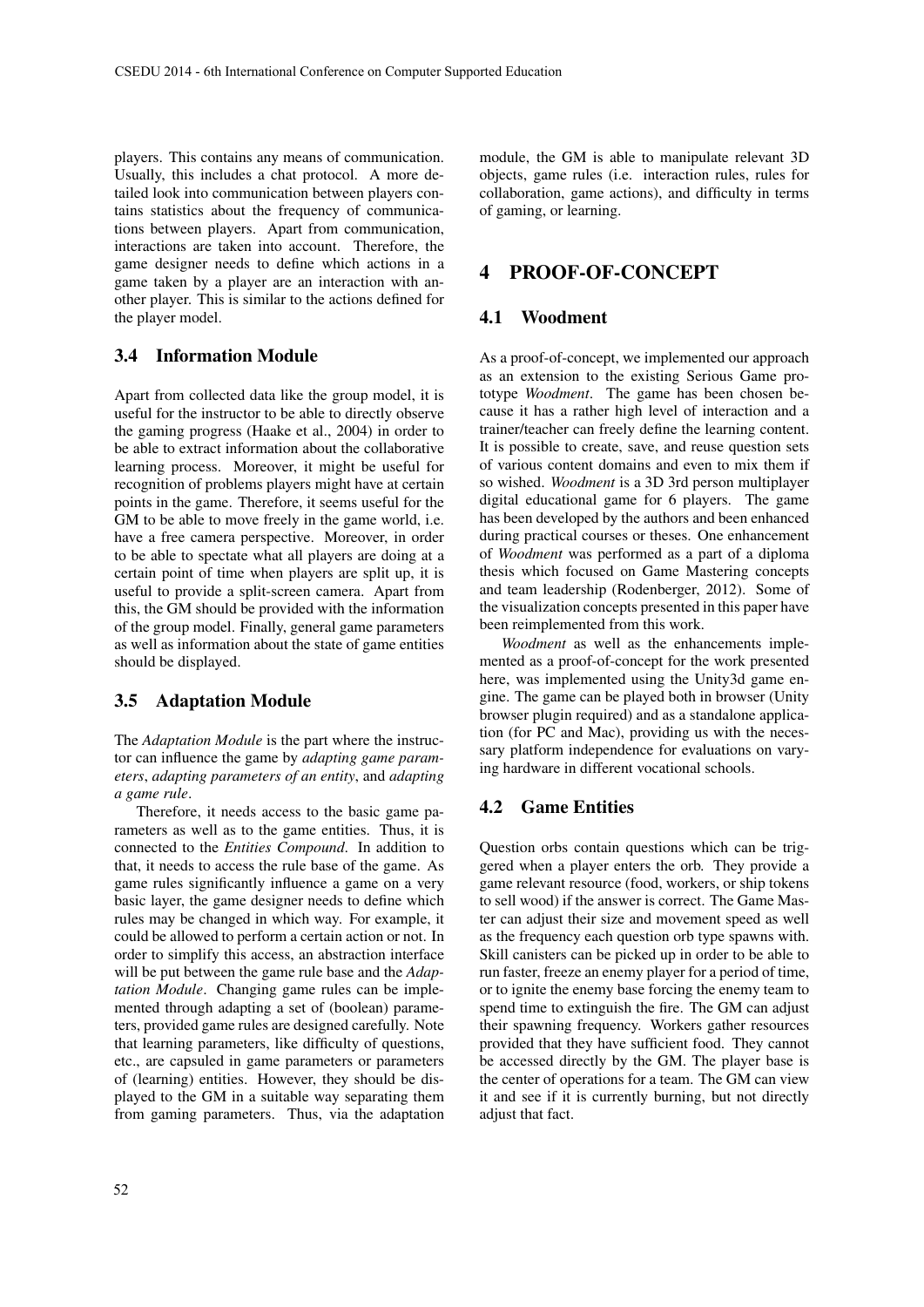### 4.3 Group Model

We defined several player actions like 'Pickup Skill Canister', 'Trigger Question', 'Answer Question Correctly', 'Ask For Help', or 'Help Player With Question', which affect one or more of the player model items (*killer, achiever, socializer, explorer*).

*Woodment* contains an integrated editor enabling the instructor to create a custom set of questions. The set of questions as well as dependencies between questions are created by the instructor according to the learning content. Thus, it is possible to model the learning space according to the Competence-based Knowledge Space theory (Korossy, 1999). The actual learner modeling is done by modeling the learners' initial knowledge and monitoring the acquisition of knowledge during the gaming phase and updating the learners' knowledge state accordingly.

All player chat is directly visible to the GM. In addition, player chats are aggregated such that for each player it is known how often he/she communicated with each other player. This is presented to the GM graphically. In terms of interaction, the game records whenever a player asks for help or gives help for a question. Also, whenever a player freezes an opponent or de-freezes a fellow player, the interaction counter for the affected players increases. This is also presented graphically.

### 4.4 GM Observation Frontend

To satisfy the needs for observation of the gaming occurrence, we implemented a 'fly mode' for the GM, i.e. the GM can move freely within the game world. This includes a smooth zoom. Moreover, the GM can automatically follow each player by clicking the player's name. A split screen mode was not implemented as dividing the screen into 6 parts seemed to be too confusing. The group model is displayed in a special window providing overview over each player's player model, learner model, and interaction model. The GM can view game entities directly in the game world and see their parameters in the settings window.

### 4.5 GM Adaptation Frontend

The GM can adapt game entity parameters (if allowed) in the settings window. Moreover, the GM can directly adjust the most significant game parameters directly on the main screen. Those are the number of wood gathered, workers, ship tokens, food, or gold for each team. Further, the GM can adapt some visual options like sunlight, brightness or fog which indirectly influence the game (difficulty). Poor sight makes finding question orbs harder which increases the need for communication among team members.

## 5 EVALUATION

#### 5.1 Hypothesis and Setup

Our Hypothesis is that an instructor is able to support and positively influence the collaborative learning process as well as the game experience of a gaming session, especially the game flow. A Game Master (GM) frontend is implemented, following the concept presented in this paper. Therefore it is hypothesized:

- 1. Comparing with a scenario without a GM, a GM increases the flow experience and user experience.
- 2. Comparing with a scenario without a GM, a GM increases the learning success.

Participants were playing one of two versions of *Woodment*. The treatment group was playing *Woodment* with support of a GM, while the control group was playing the standard version without the support of a GM. Both groups were playing *Woodment* for 40 minutes and answered a questionnaire after playing the game. The questionnaire was a modified version of the user experience questionnaire described in (Wendel et al., 2012b) and includes an overall user experience (UX) score, as well as seven UX subscales. The in-game answers to the content of the curriculum were logged, too, as well as all player and GM actions. For both groups (treatment and control group), two gaming sessions with  $6(7)^1$  players each were conducted. Players were from different classes of a vocational school in Germany. The study includes 26 participants, 18 male, 5 female and 3 not stated. Age *m= 19.12 (sd= 2.03)*. To analyze the data an ANOVA between subjects was used. The present of the GM was used as independent variable and the overall scale, as well as the seven sub-scales were used as independent measurements.

#### 5.2 Results

The GM version (m=6.14; sd=1.44) triggered more overall user experience  $(F(1,23)=6.93; p=.015)$  than the control group without a GM (m=4.90; sd=0.89). To detect which aspects of user experience are especially distinct in the GM version, the seven subscales were tested, too. The sub-scales Immersion (F(1,23)=7.54; p=.012), Flow (F(1,23)= 11.50;

<sup>&</sup>lt;sup>1</sup> due to class sizes, in two groups we had 7 players, two students each played together on one computer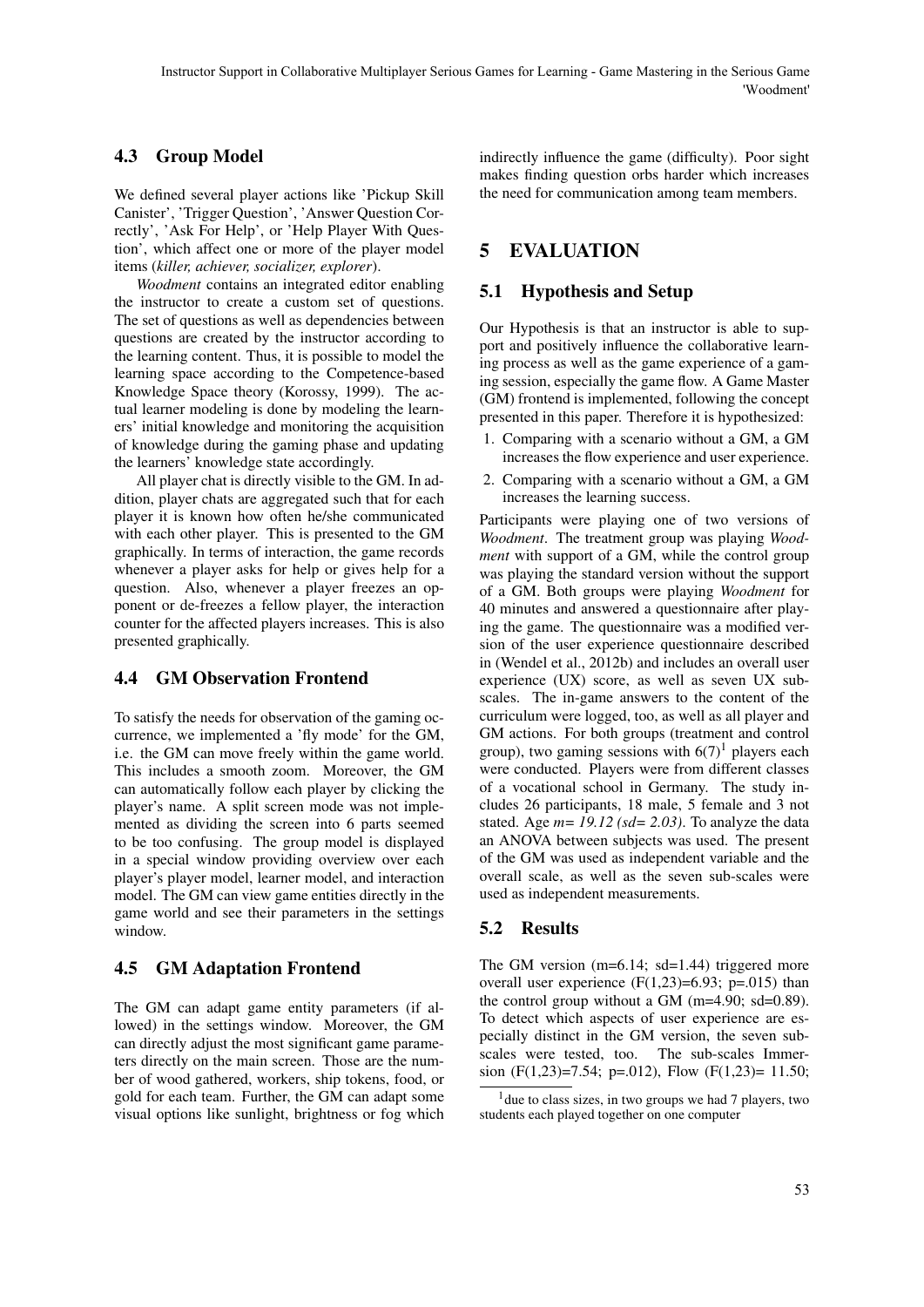

Figure 2: Questions answered by player

 $p=.003$ , and Arousal (F(1,23)= 4.25; p=.051) showed an effect in favor of the GM version.

During the gaming sessions, the game logged all relevant data. Logged data contains all GM and player actions, triggered questions and answers, chat data and all game variables logged in a one second interval. From the post-processed data we could see the progress of resources (wheat, fish, workers, idle workers, lumber, gold) for each team over time<sup>2</sup>. Moreover, we aggregated the data for the questions answered (see Figure 2) by the players and the player models (see Figure 3).

Figure 2 shows the number of questions triggered, and answered correctly or wrong for each player. More questions (*F(1,22)=6.77; p=.016*) have been solved correctly in versions with a GM (*m=13.25; sd=4.81*) than in versions without a GM (*m=7.83; sd=5.37*). Also, the percentage of correctly solved questions is higher  $(F(1,22)=7.53; p=.012)$  in versions with a GM (*m=61.21; sd=14.24*) than in versions without a GM (*m=41.58; sd=20.29*). As an indicator for the overall success of a team, we looked at the gold they were able to achieve. Without a GM, the teams got 2/2 (red/blue) and 2/3 (red/blue) gold (9 gold total among all four teams). The teams with a GM got 3/3 (red/blue) and 2/4 (red/blue) gold (12 gold total).

#### 5.3 Discussion

Results show that both UX questions and the percentage of correctly answered questions are significantly larger in the game sessions where the GM was present and used the GM frontend. Thus, we can accept both hypotheses.

Comparing the player models, it comes to the fore in the sessions where a GM was present, players were generally more active. The values for explorer (232/254 with GM, 158/152 without GM) show that players tend to move more when a GM is present. This indicates that players were more actively searching for question orbs or supporting fellow players (e.g. de-freezing). However, as we cannot track the purpose of a movement, it needs to be clarified that higher explorer values can also mean that the respective player might just be moving around for other reasons. Achiever values (350/333 with GM, 264/238 without GM) indicate that players play more competitive when a GM is present. Collaboration values do not differ greatly (84/77 with GM, 50/84 without GM). Killers are also more active (100/134 with GM, 73/93 without GM) when the GM was present. Overall the activity (total number of actions performed)

<sup>2</sup>For reasons of clarity and available space, we cannot include all of those plots in this paper. However, they are available from the authors upon request.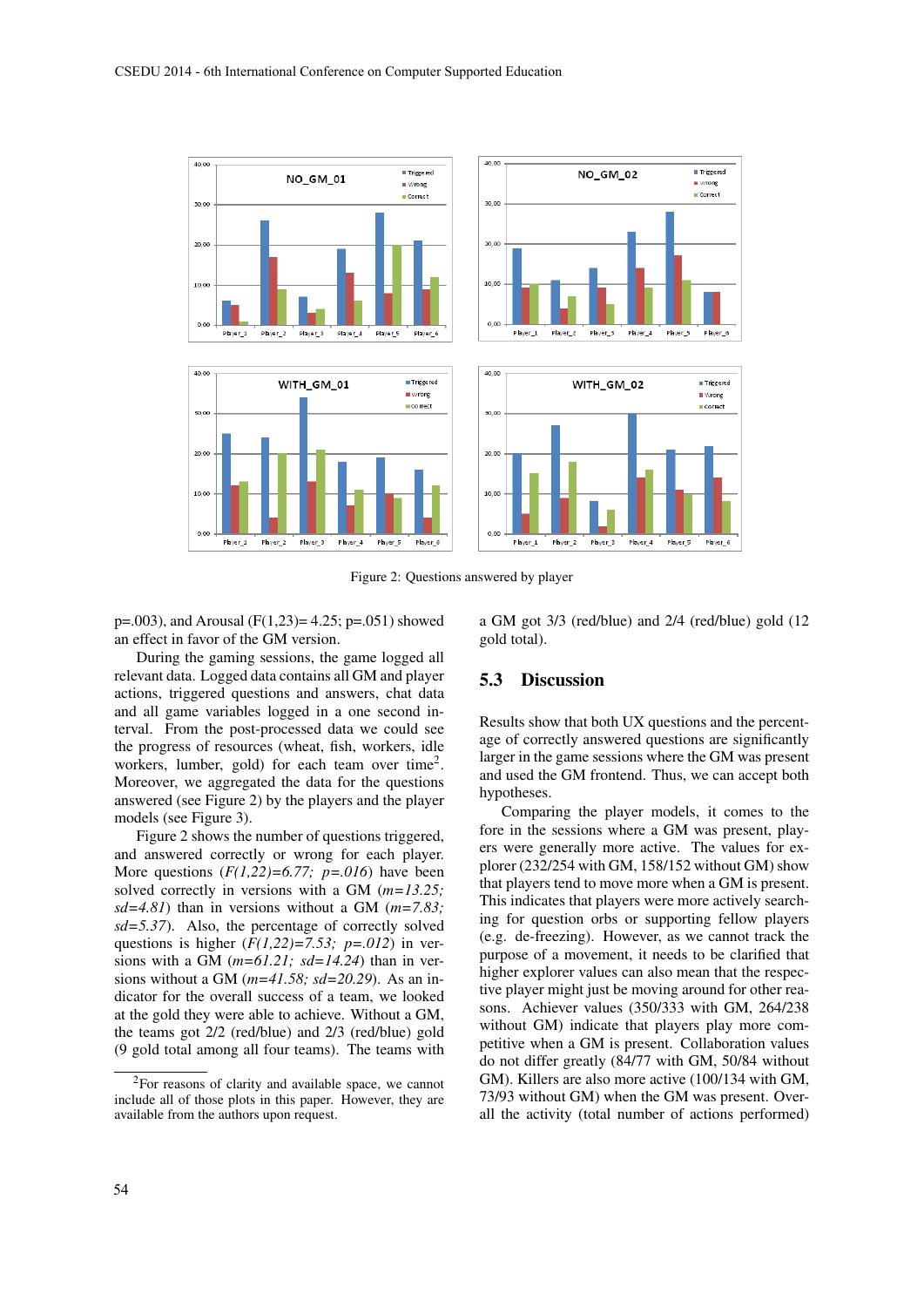#### Instructor Support in Collaborative Multiplayer Serious Games for Learning - Game Mastering in the Serious Game 'Woodment'



Figure 3: Player Model

was higher in those games where the GM was present (766/798 with GM, 545/567 without GM).

From the observations described above, we conclude that the GMs were able to make students focus on their tasks by reducing disturbing behavior and by recognizing problems in teams. Moreover, it seems that GMs were able to recognize problems/errors at answering questions and that they were able to provide useful help, thus increasing both the average number of questions triggered, and the amount of correctly answered questions. This indicates that the GM was able to fulfill his/her traditional tasks like observation or coaching, and help players learn better while improving UX.

### 5.4 Limitations

The findings of this paper are limited by the following constraints. The game sessions have been conducted with only a small number (26) of participants of which 18 ware male. Although the students enthusiasm towards playing the game and their motivation during the gaming time was seen as very positive by their teachers, it needs to be considered that this might at least partially result from the fact that playing a game was just a more fun alternative to regular class sessions. Our concept was only evaluated using one implementation for one game (*Woodment*), thus a general validity for all types of collaborative multiplayer Serious Games can not be derived.

### **CONCLUSION**

In this paper we proposed a model for assisting an instructor in orchestrating a collaborative multiplayer Serious Game. Our concept is an extension to our prior work on a framework for Game Mastering in collaborative multiplayer Serious Games. It defines an interface for game developers and subject matter experts, which can use it to define relevant game entities, game parameters, or learning content. We further provide a concept for a group model based on player modeling, learner modeling and interaction modeling. Our concept addresses a suitable way of presenting relevant information to the instructor (GM) and meaningful ways of adapting the game state and game rules via the interface. We implemented our concept as an extension of the collaborative multiplayer Serious Game *Woodment* and conducted a user-centered evaluation with 26 users. Our hypothesis was that an instructor is able to use a frontend implemented according to our model in order to perform vital instructor tasks in collaborative learning scenarios and sub